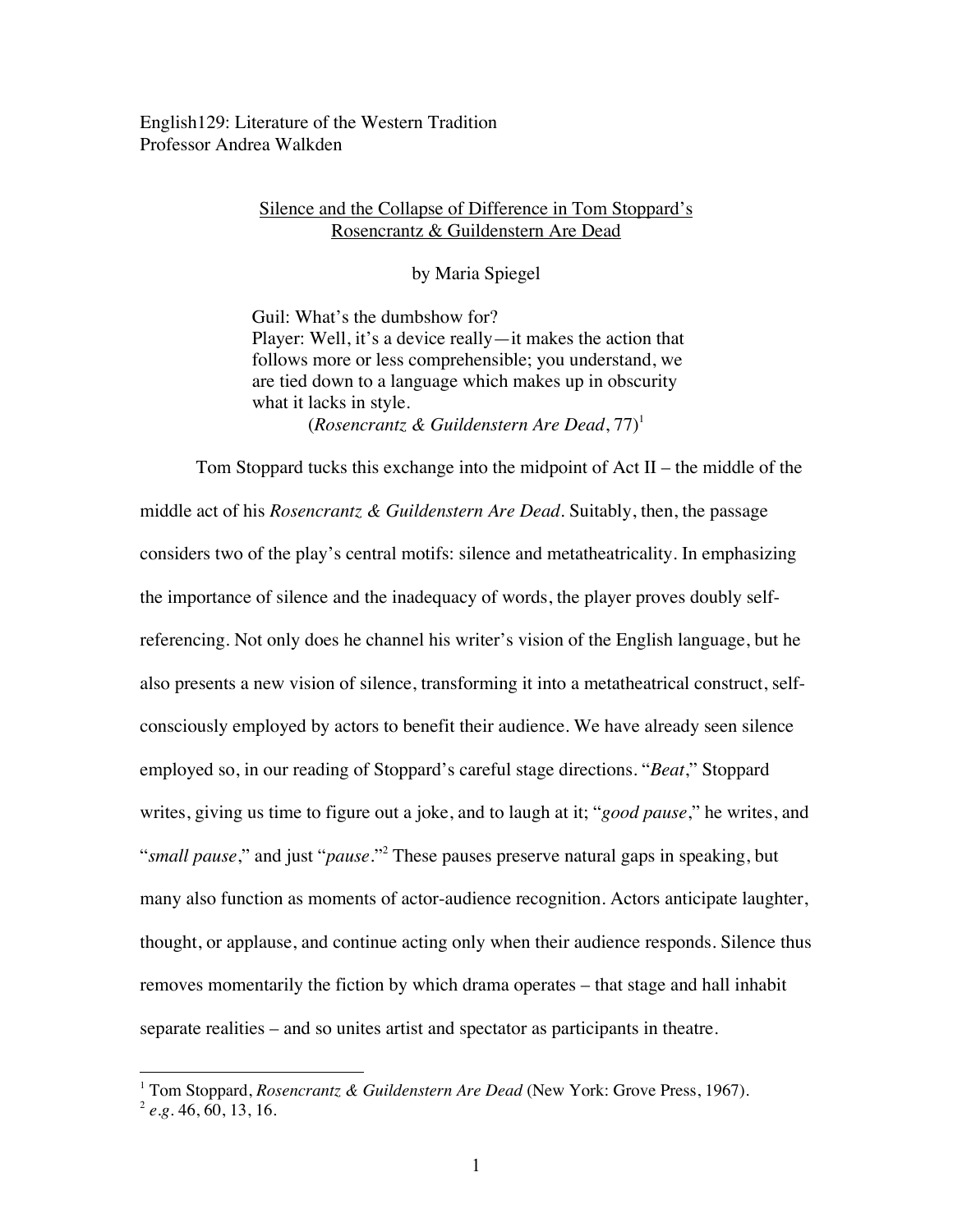Rosencrantz, Guildenstern, and the player recognize the power of silence to unify disparate realities. They imagine a silence that collapses oppositions, placing actor and audience into a shared world. In this world, though, silence is malignant, metatheatricality dangerous, and so the artists retreat again into fiction.

On page 62, Guil introduces the theme of silence with a threat of silencing: he warns the player to "mind your tongue, or we'll have it out and throw the rest of you away, like a nightingale at a Roman feast." Comparison in this threat enacts the collapse of oppositions: it eliminates both the distinction between a nightingale and an actor and, more importantly, the distinction between a dead songbird and a mute performer. The horror of the threat depends on its equation of muteness with death and its proposal that a man without a voice is disposable. Ros and Guil dwell on the horror of human silence in their elaborations on this first threat:

> Ros: Took the very words out of my mouth. Guil: You'd be *lost* for words. Ros: You'd be tongue-tied. Guil: Like a mute in a monologue. Ros: Like a nightingale at a Roman feast. (*Ibid.*)

Similes reappear here, yet these similes are strange. In a world where an actor has literally lost his tongue but remains an actor, he becomes a mute in a monologue – not the likeness of one. Perhaps muteness strips the artist of his status, reducing him to manhood. If we accept that Ros and Guil play "men" while the player is the "actor," this simile erases their difference in position. Ros' simile performs a similar act, rendering him indistinguishable from Guil. By repeating Guil's earlier line – and by parroting Guil from the beginning of this passage – Ros likens himself to his companion. The hypothetical, silent world of these comparisons thus diminishes the characters' individuality.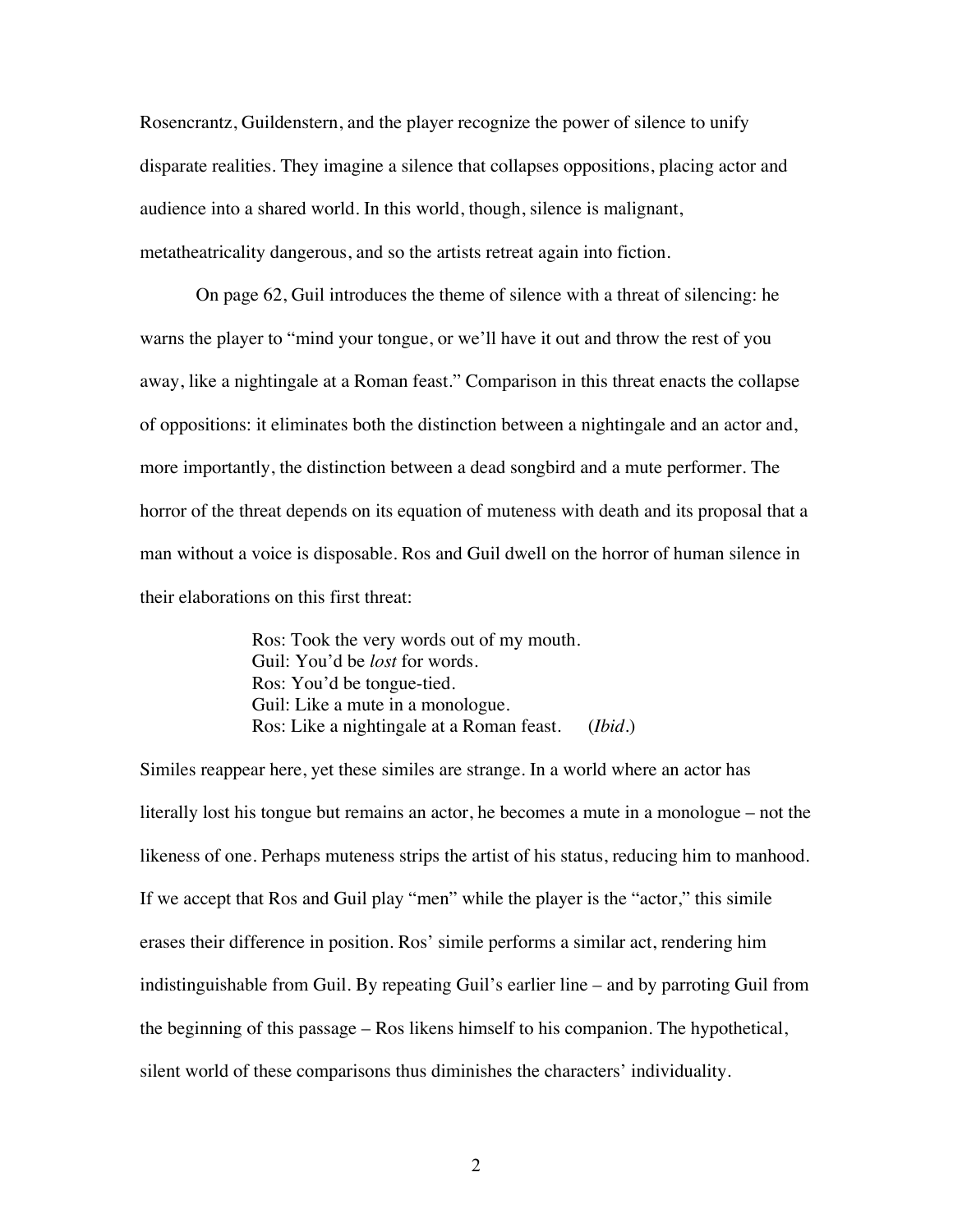The remainder of Ros' and Guil's dialogue depicts the further decay of "difference." It reveals, first of all, that the hypothetical world has been realized. Ros and Guil's swift dialogue performs their threat that the player's "lines will be cut," while the player at Hamlet's request will direct a dumbshow (*Ibid.*). The player, in an extended "dramatic pause," seems unable to "find his tongue" (*Ibid.*). Though after this "find your tongue" remark the pair returns to hypothetical considerations, these considerations address explicitly the collapsing inward of difference:

> Guil: You'll never *find* your tongue. Ros: Lick your lips. Guil: Taste your tears. Ros: Your breakfast. Guil: You won't know the difference. Ros: There won't be any. Guil: We'll take the very words out of your mouth.  $(62-63)$

Guil's turn at the end of this passage to Ros' earlier line completes a circle of imitations and comparisons that paint the pair and the player in the same colors. Guil, mimicking Ros, replaces Ros' implicit "Guil" with a "We" that includes both him and Ros, and instead of Ros' mouth Guil mentions the player's. That each character by now has played another's role signifies the erosion of categorical status – even of unique character. Ros, Guil, and the player, by the end of these lines, share the same name: man.

The player's next two speeches acknowledge this loss of status. Though they do not provide direct commentary on silence or its unifying powers, they do inform our study of the topic. They emphasize the players' loss of the "single assumption that makes our existence viable—that somebody is *watching*" (63). This line suggests that not being watched is more devastating than not being heard – that the loss of an audience is more devastating than the loss of speech, than silence. Yet this relationship does not simplify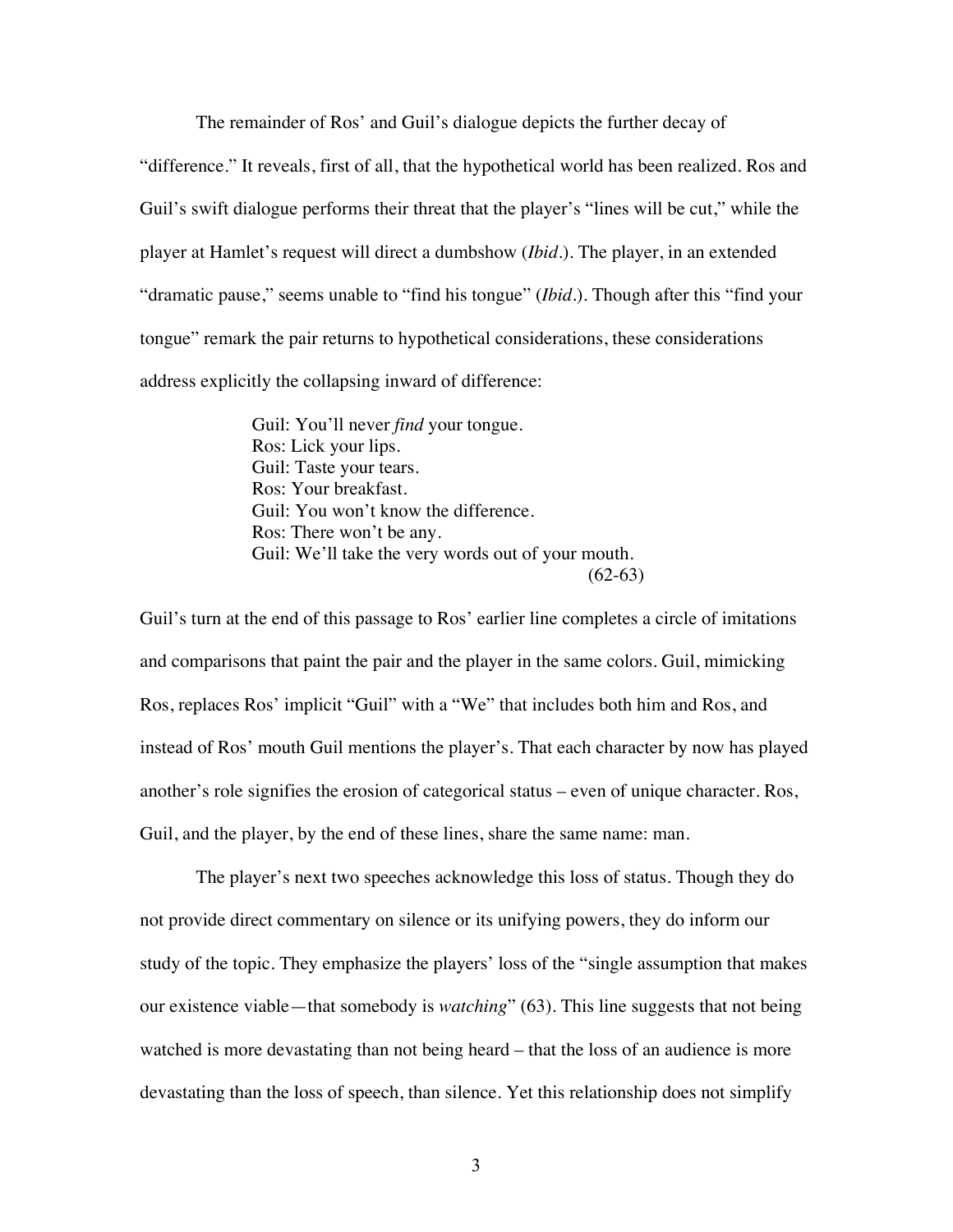so easily, since the absence of observers implies an actor's practical muteness: if no one is near enough to watch, then no one can hear, and the players thus inhabit a silent world – one that will not speak back, one that refuses to respond correctly.

This malfunctioning world is terrifying, and the player allows us to experience its terror by collapsing the boundaries between actor and audience. Like a magician revealing the trick behind his sleight of hand, the player reveals the mechanism behind his acting – his fundamental assumption – and so the player shares with us the tools to act ourselves. We complete the role-reversal when we empathize with the player, when we share the humanness he shows to us. He admits to "humiliation" at being abandoned, and to feeling "stripped naked in the middle of nowhere" (*Ibid.*). The actor no longer plays at emotion but rather feels it, indeed "*bursts out*" with it (*Ibid.*). His expressions of emotion remind us of our shard humanness. So while the player describes actors as "the opposite of people," we nonetheless imagine ourselves as "demented children mincing about…killing each other with wooden swords" and hurling "hollow protestations of faith...after empty promises of vengeance" (*Ibid.*). The vividness of these images allows us to leave the theatre and inhabit the player's place in the "thin, unpopulated air" (*Ibid.*).

Once we have left the theatre to fill the player's role, he takes ours. The player commands his audience – ostensibly Ros and Guil, but his greater audience as well – to "think in your head, *now*, think of the most…*private…secret*…*intimate*…thing you have ever done in the knowledge of its privacy" (63-64). "*A good pause*" aimed at the audience follows this injunction, and in this silence we have a moment of audience-actor recognition (*Ibid.*). The player responds by exclaiming, "*Well, I saw you do it*" and with these words transforms himself momentarily into a spectator (*Ibid.*). Ros returns us to our

4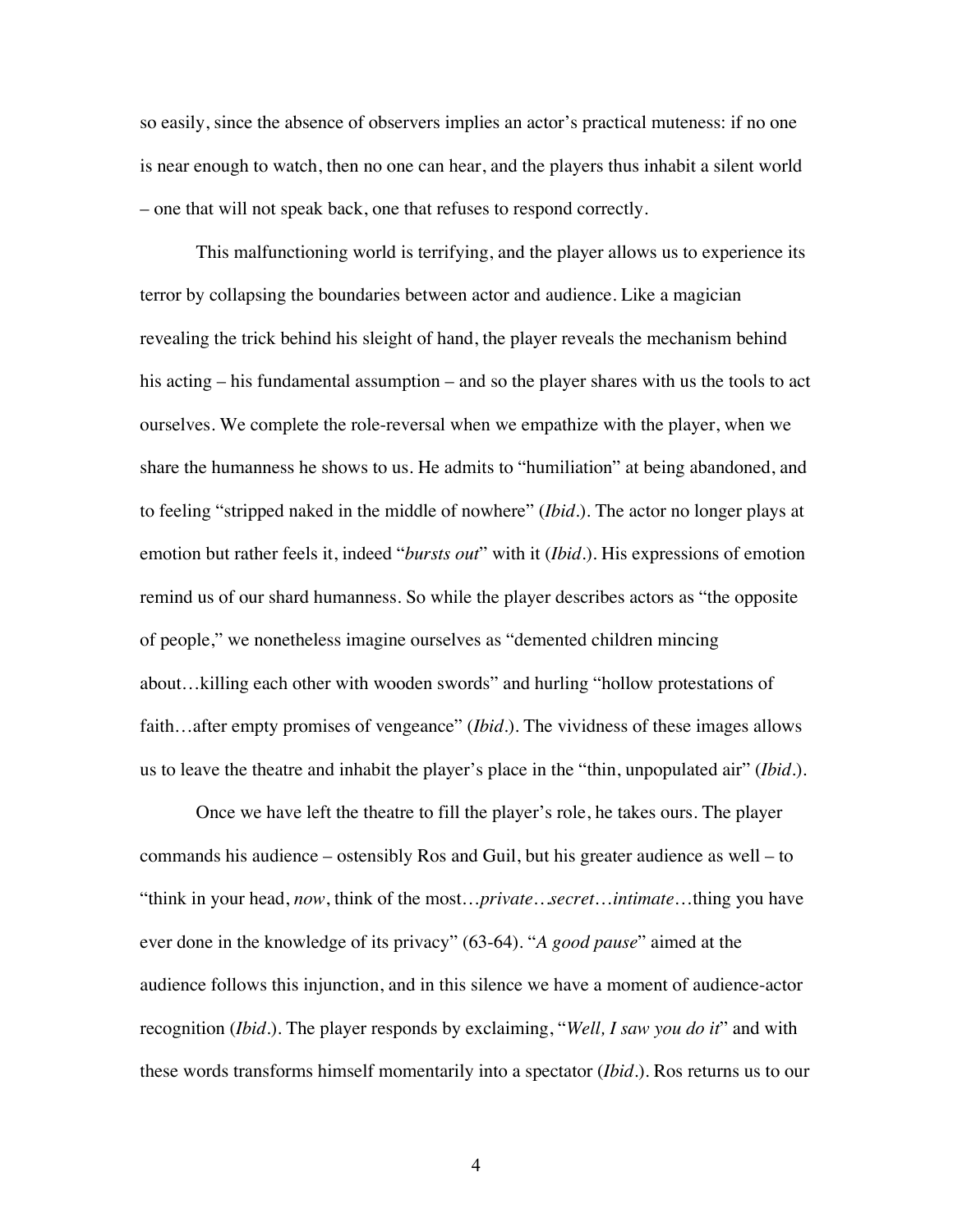seats and the player to the stage by accusing him of lying, but the player never admits doing so.

The player does confess, however, the root of his emotions and the force behind his metatheatrical outburst: silence. During his dramatic piece, the "murderer's long soliloquy" gave him a moment of personal silence in which to search for his audience, and silence confirmed Ros' and Guil's absence (64). Silence here is malignant, and it offends the actor by stripping him of his imagined opposition: he is the observed, not the observer. The player's picture of the scene in the woods captures silence as the great destroyer of such oppositions. We see it best in this line: "Our heads began to move, wary as lizards, the corpse of unsullied Rosalinda peeped through his fingers, and the King faltered" (*Ibid.*). This single sentence provides a catalogue of metaphors that collapse the differences between man and animal ("our heads began to move, wary as lizards"), the dead and the living ("the corpse…peeped through his fingers"), man and woman ("Rosalinda peeped through his fingers"). Silence crumbles these imagined oppositions and returns the actors to the realm of their audience – which of course is not there: "No one shouted at us. The silence was unbreakable, it imposed itself on us; it was obscene," the player recounts (*Ibid.*). That the actors in response redress as men, taking off their "crowns and swords and cloth of gold, and [moving] silent on the road to Elsinore," marks another breakdown of the barrier between the fictional world and the real.

Stoppard asks us to consider a similar breakdown of the barrier separating the player's fictional world and our real one by punctuating the player's speech with this cue: "*Silence*" (*Ibid.*). This silence demands our thought, and for a moment we share the player's reality: we feel the chill of silence because it hits us in our seats. Yet in the next

5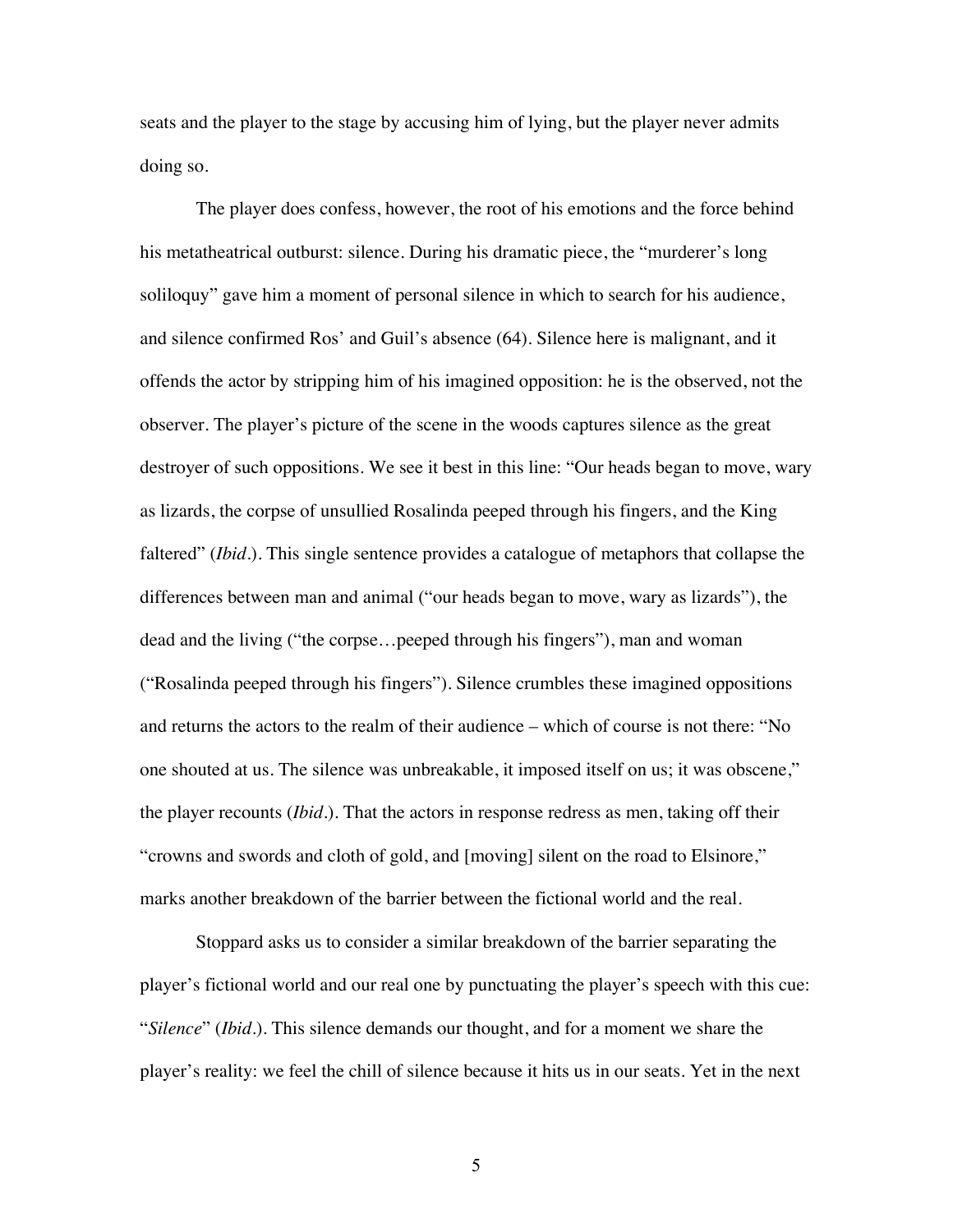stage direction Guil rejects this shared reality. He "*claps solo with slow measured irony*" and then insults the player for being "rather strong on metaphor" and for re-creating action (*Ibid.*); he accuses the player of performance and denies the player's truth.

This denial of the player's integrity returns Guil to his reality – which is, to us, fiction – and so he rebuilds the boundary that separates us. Ros also attempts to restore oppositions: "you can't treat royalty like people with normal perverted desires," he instructs the player (65). Yet we know the court of Elsinore suffers from "normal perverted desires," and we would not categorize Stoppard's play, *Hamlet*, or *The Murder of Gonzago* as "good clean show[s] suitable for all the family" (*Ibid.*).

While Ros and Guil reject the player's world in order to remain safely in their own, we need not do so. We are not actors. We need not preserve a fiction that "somebody is *watching*," and we need not play to an imaginary audience (62). Since the player's speech does not endanger us, then, we can recognize its wisdom and truth: we too are hurling empty words and poses into a silent universe. Yet as the players find an audience in Ros and Guil, and in us, so might we find audience in our fellow man. Silence, as we recall from the player's explanation of the dumbshow, is instructive: it allows us to understand each other's actions. Furthermore, silence responds to everyone the same way, and we have seen that it collapses our differences. In this vision, silence loses its malignancy – we ought not fear it. Perhaps the players' response to silence then might lose its gloom, and we might also shed our "crowns and swords and cloth of gold" – markers of imagined distinction – and trudge forward together (64). This, I think, is the redeeming message in Stoppard's *Rosencrantz & Guildenstern Are Dead*: that through coldness and silence, we share our humanity. Though the heavens remain silent, though

6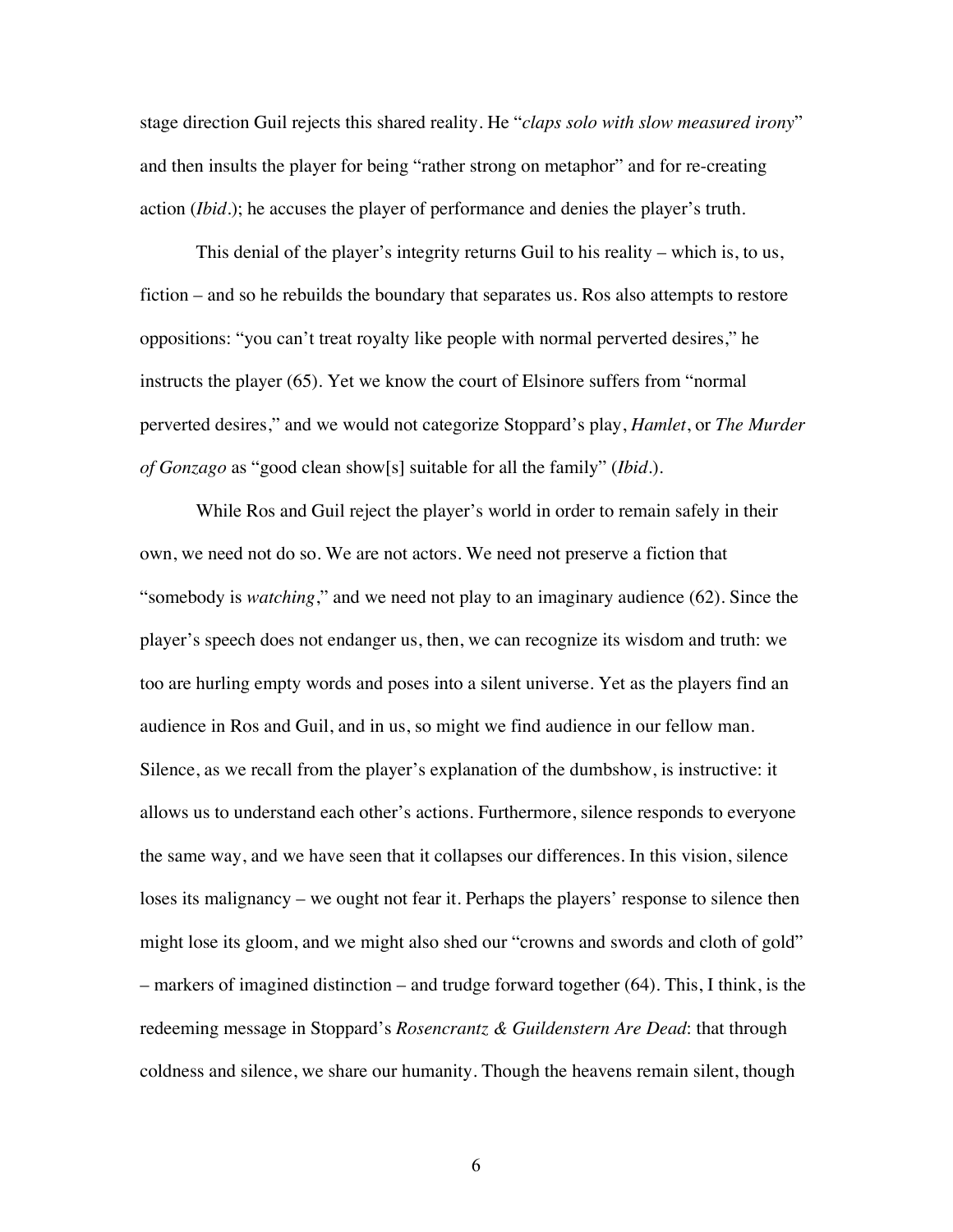gods no longer drop from the sky, though Claudius does not get the chance to pray, and while, in general, our dialogue with the gods has withered, our human dialogue is sharper and wittier, and we should not ask for more.